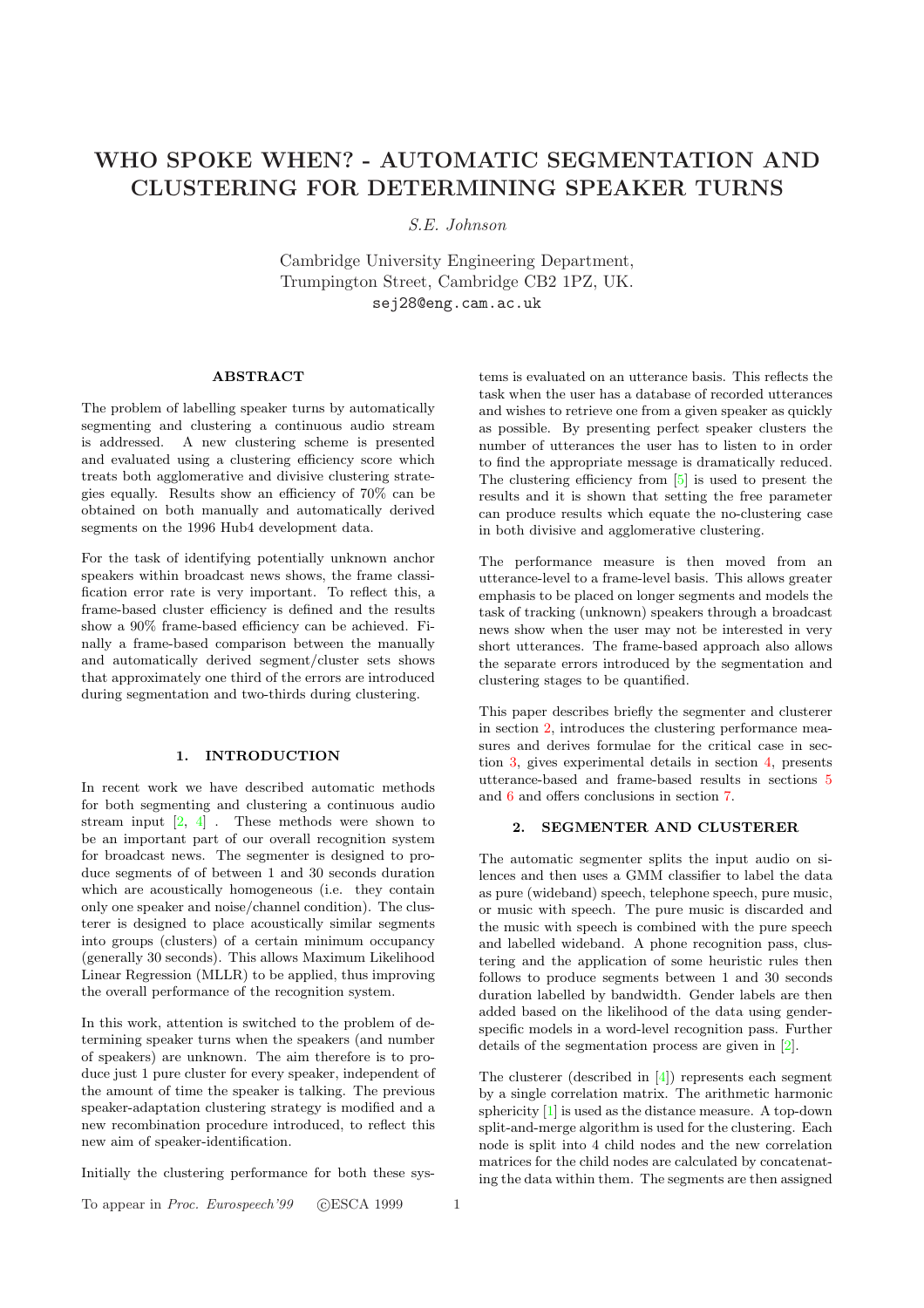<span id="page-1-0"></span>to the closest child node, the statistics recalculated and the process repeated until no more segments move. This is repeated until all the nodes have been split completely.

It is necessary to define when a split is allowable to prevent the data being split back into its constituent segments. The speaker-adaptation scheme sets a minimum occupancy requirement of 3000 frames (30 seconds) on the final clusters to ensure robust speaker adaptation can follow. For the speaker-identification scheme no such restriction is necessary and alternative stopping criterion must be found. New parameters are introduced which model the minimum gain required from splitting and the maximum level of overlap between child nodes to allow the split to go ahead. Another parameter is added to deal with the special case of singleton clusters where the intra-node distance is zero. By changing these parameters whilst keeping the minimum occupancy required to zero, different levels of recombination for the speakeridentification scheme can be achieved.

# 3. EVALUATING CLUSTERING PERFORMANCE

In order to judge different clustering algorithms a quantitative measure of performance is required. Large singlespeaker clusters should be rewarded whilst multi-speaker clusters and incomplete clustering should be penalised. This discourages both grouping utterances from different speakers together and not grouping utterances from the same speaker. For the metrics used in this paper  $<sup>1</sup>$  the</sup> following terms are defined:

 $N_s$  Total number of speakers  $N_c$  Total number of clusters<br>  $N_u$  Total number of utterance Total number of utterances  $n_{ij}$  # utterances in cluster i from speaker j  $n_j = \sum_i$ <br> $n_i = \sum_j$  $\#$ utterances said by speaker j  $\#$ utterances in cluster i  $p_i = \sum_j$  $\frac{n_{ij}^2}{n_i^2}$ purity of cluster i

#### The Rand Index

The first metric used in this paper is the Rand Index [3].

$$
I_{RAND} = \frac{1}{2} \left( \sum_{i} n_i^2 + \sum_{j} n_j^2 \right) - \sum_{i} \sum_{j} n_{ij}^2
$$

This gives the number of utterance pairs that are fr[om](#page-3-0) the same speaker and are not in the same cluster or that are from different speakers but are in the same cluster. Smaller  $I_{RAND}$  therefore represents a better speaker split, with perfect speaker split having an  $I_{RAND}$  of zero.

# Clustering "Efficiency"

The second metric used is the clustering efficiency from  $[5]$ . This is based on the BBN metric $[6]$ :

$$
I_{BBN}(C) = \sum_{i} n_i p_i - QN_c
$$

wher[e Q](#page-3-0) is a user-defined parameter which [re](#page-3-0)presents the trade off between producing a few large clusters which may contain multiple speakers and incomplete clustering where certain speakers may have more than one cluster associated with them.

Clustering Efficiency is then defined in terms of perfect clustering,  $I(P)$ , and the singleton cluster set,  $I(S)$ , which represents the case of no clustering for an agglomerative scheme. Note that this value is not a true efficiency as it is possible to obtain a negative value for  $\eta$ .

$$
\eta = \frac{I_{BBN}(C) - I_{BBN}(S)}{I_{BBN}(P) - I_{BBN}(S)}
$$

For the singleton clusters (each utterance is a cluster):  $p_i = n_i = 1 \ \forall i \text{ and } N_c = N_u \text{ so } I(S) = N_u(1 - Q).$ For perfect clustering:

 $p_i = 1 \ \forall i \quad \text{and } N_c = N_s \text{ so } I(P) = N_u - QN_s.$ 

With this metric perfect clustering produces a score of 1.0 whilst the singleton cluster set scores 0.0. Note however, that another limit on performance exists, namely grouping all the utterances into 1 large cluster. This may produce a negative efficiency score, depending on the choice of Q.

## Choosing Q

Experiments with Q set to 0.5 are reported in this paper to allow comparisons with previous work in this area  $[6, 6]$ 5]. However, this gives an efficiency of around -1 for the case of a single cluster for the data used in this paper. It would be nice to have a baseline score of zero for the case of no clustering irrespective of whether the clustering is implemented in a divisive of agglomerative scheme. [To](#page-3-0) [ac](#page-3-0)hieve this, the value of Q is set to a critical value such that the one-cluster case also has a cluster efficiency,  $I(1)$ , of zero:

For 1 cluster:  $N_c = 1$ ;  $n_i = N_u$  for  $i = 1$  and 0 otherwise hence:  $I(1) = \left(\frac{1}{N_u} \sum_j n_j^2\right) - Q$ hence setting  $I(1) = I(S)$  so that  $\eta(1) = 0$  gives:

$$
Q_{crit} = \frac{N_u^2 - \sum_j n_j^2}{N_u(N_u - 1)}
$$

Note that 
$$
0 \le Q_{crit} \le 1
$$
 since:  
\n
$$
N_u = \sum_j n_j \le \sum_j n_j^2 \le \left(\sum_j n_j\right)^2 = N_u^2
$$

For the experiments reported in this paper,  $Q_{crit} \approx 0.95$ .

#### 4. EXPERIMENTS

The 1996 Hub-4 Broadcast News Transcription development data was used for all the experiments reported in this paper. An initial set of segments was generated and labelled by bandwidth and gender (either manually or automatically). The clusterer was then run on a genderdependent, bandwidth-dependent basis and the final cluster set was formed by concatenating the sets from the 4 bandwidth/gender conditions.

Results are presented for the cases of one overall cluster, (one\_c), singleton clustering, (singleton\_c), perfect clustering, (perfect c), speaker-adaptation clustering, (adapt\_c), and two speaker-identification systems  $(speak_1_c, speak_2_c)$ . The speaker-adaptation scheme is that used in our overall recognition system before speaker

<sup>1</sup>Further theoretical justification for using these two metrics can be found in  $[6]$ .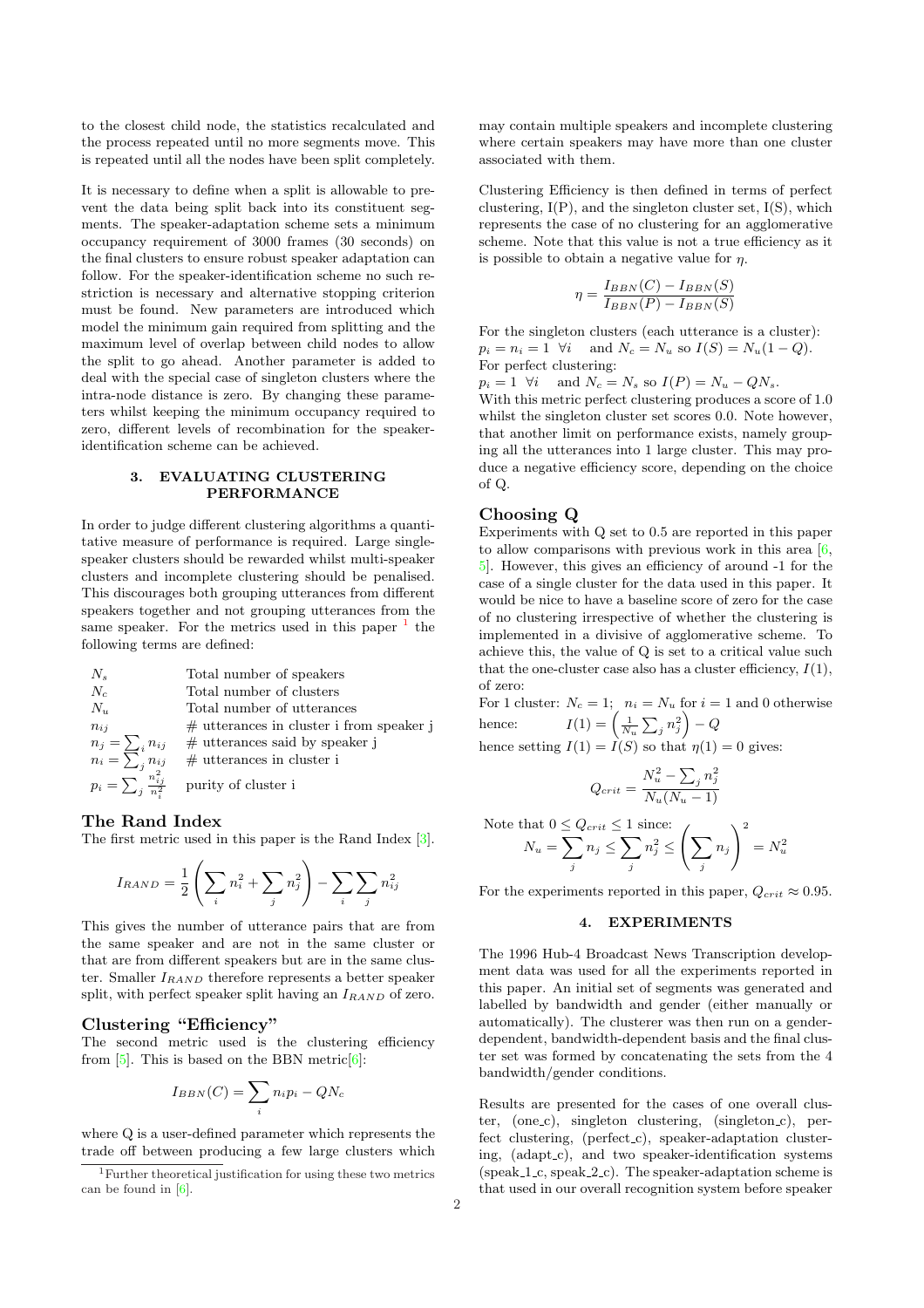<span id="page-2-0"></span>adaptation [4], whilst the speaker-identification systems use the scheme described in section 2 with different levels of recombination. The automatic segmentation is done using our 1997 segmenter [2].

Section 5 r[epo](#page-3-0)rts the results using the utterance-based metrics described in section 3 for t[he](#page-0-0) cases of Q=0.5 and  $Q = Q_{crit}$ . Section 6 uses the same cluster sets but gives the results on frame-based [m](#page-3-0)etrics.

#### 5. UTTERAN[CE](#page-1-0) CLUSTERING

#### 5.1. Perfect Segmentation

This experiment uses the manually generated segments. In this case each of the 488 segments contains only 1 speaker and has no length restrictions. <sup>2</sup>

| Condition         | $N_c$ | $I_{RAND}$ | $\eta_{BBN}$ | $\eta_{BBN}$ |
|-------------------|-------|------------|--------------|--------------|
|                   |       |            | $Q=0.5$      | $Q=0.949$    |
| one <sub>-c</sub> | 1     | 112807     | $-1.065$     | 0.000        |
| singleton_c       | 488   | 6021       | 0.000        | 0.000        |
| adapt_c           | 81    | 5376       | 0.336        | 0.646        |
| $speak_1_c$       | 92    | 4286       | 0.476        | 0.707        |
| $speak_2_c$       | 165   | 4937       | 0.464        | 0.616        |
| perfect_c         | 77    |            | 1.000        | 1.000        |

Table 1: Utterance-based clustering performance for perfect segments

The results given in Table 1 show that when considering Q=0.5, the basic speaker-adaptation scheme used in the speech recognition process offers reasonable speaker groupings from these manually derived segments. However, as expected, performance can be increased by switching to a speaker-identification scheme by removing the occupancy constraint and increasing recombination to compensate for the increased number of clusters. Note that the speak 1 c scheme, which has more recombination than speak 2 c, performs better.

It is interesting to note that the results for the critical value of Q show a slightly different pattern, namely that the speaker-adaptation scheme scores higher than the speak  $2c$  scheme, due to the smaller number of clusters.

#### 5.2. Automatic Segmentation

This experiment was repeated using the automatically generated segments. This still represents the same task of utterance clustering, but assumes no boundary information is given and thus the utterances have to be generated from automatically segmenting the audio stream. The assumption of there being only one speaker in any given utterance is now, in general, false but the clustering performance can still be measured by assuming the dominant speaker is the only speaker of interest in an utterance. Also note that since the clustering is done on a bandwidth and gender dependent basis, the starting groups for clustering may have changed due to classification errors in the segmenter. The results are given in Table 2

| Condition               | $N_c$ | $I_{RAND}$ | $\eta_{BBN}$ | $\eta_{BBN}$ |
|-------------------------|-------|------------|--------------|--------------|
|                         |       |            | $Q=0.5$      | $Q=0.956$    |
| one_c                   |       | 145850     | $-1.037$     | 0.000        |
| singleton <sub>-c</sub> | 553   | 6778       | 0.000        | 0.000        |
| adapt_c                 | 106   | 6309       | 0.380        | 0.638        |
| $speak_1_c$             | 119   | 4999       | 0.506        | 0.691        |
| $speak_2_c$             | 151   | 5144       | 0.485        | 0.649        |
| perfect_c               | 68    |            | 1.000        | 1.000        |

Table 2: Utterance-based clustering performance for automatically generated segments

These results are very similar to the manually-segmented case and show the same trends, namely that speakeradaptation clustering gives a reasonable performance in the utterance-clustering task, but the performance can be increased further by switching to the speakeridentification scheme. The approximation that each segment only contains the dominant speaker does not seem to affect the results unduly.

## 6. FRAME-BASED SCORING

In order to be able to look at the relative effects of automating both the segmentation and the clustering on the overall performance, the definition of the scoring metric must be redefined to work on a frame basis. <sup>3</sup> This also reflects the true performance on certain tasks more accurately than utterance-based metrics. For example, for the identification of a (potentially unknown) anchor speaker in a broadcast news show, an error with a long utterance may be more significant than an error with a shorter utterance. A new frame-based efficiency is therefore defined. The previous formulae remain the same but the definitions are altered to:

| $N_f$                 | Total number of FRAMES                 |
|-----------------------|----------------------------------------|
| $n_{ii}$              | $#$ FRAMES in cluster i from speaker j |
| $n_j = \sum_i n_{ij}$ | $#$ FRAMES said by speaker j           |
| $n_i = \sum_i n_{ij}$ | $\#$ FRAMES in cluster $i$             |
|                       |                                        |

and the resulting baseline cases become:

perfect clustering:  $F(P) = N_f - QN_s$ singletons (each frame separate):  $I^F(S) = N_f(1 - Q)$ 

with 
$$
Q_{crit}^F = \frac{N_f^2 - \sum_j n_j^2}{N_f(N_f - 1)}
$$

The results for the cluster sets given in section 5 recalculated using this frame-based score are given in Tables 3 and 4 for the manual and automatically derived segments respectively. The frame rate was 100Hz and the number of frames after segmentation was approximately 600,000.

These results show that for manual segmentation a ve[ry](#page-3-0) hig[h f](#page-3-0)rame-based clustering efficiency of 81% (90% for  $Q_{crit}$ ) can be obtained from automatic clustering. For the automatic segmentation compared to the automatic baseline, the results are almost identical to the manual case, with a frame-based efficiency of 79% (89% for  $Q_{crit}$ ).

<sup>2</sup>This represents the scenario of retrieving a spoken message from a database when the speaker is known $[6]$ .

<sup>3</sup>As the initial segments are not the same for the manual and automatic case.